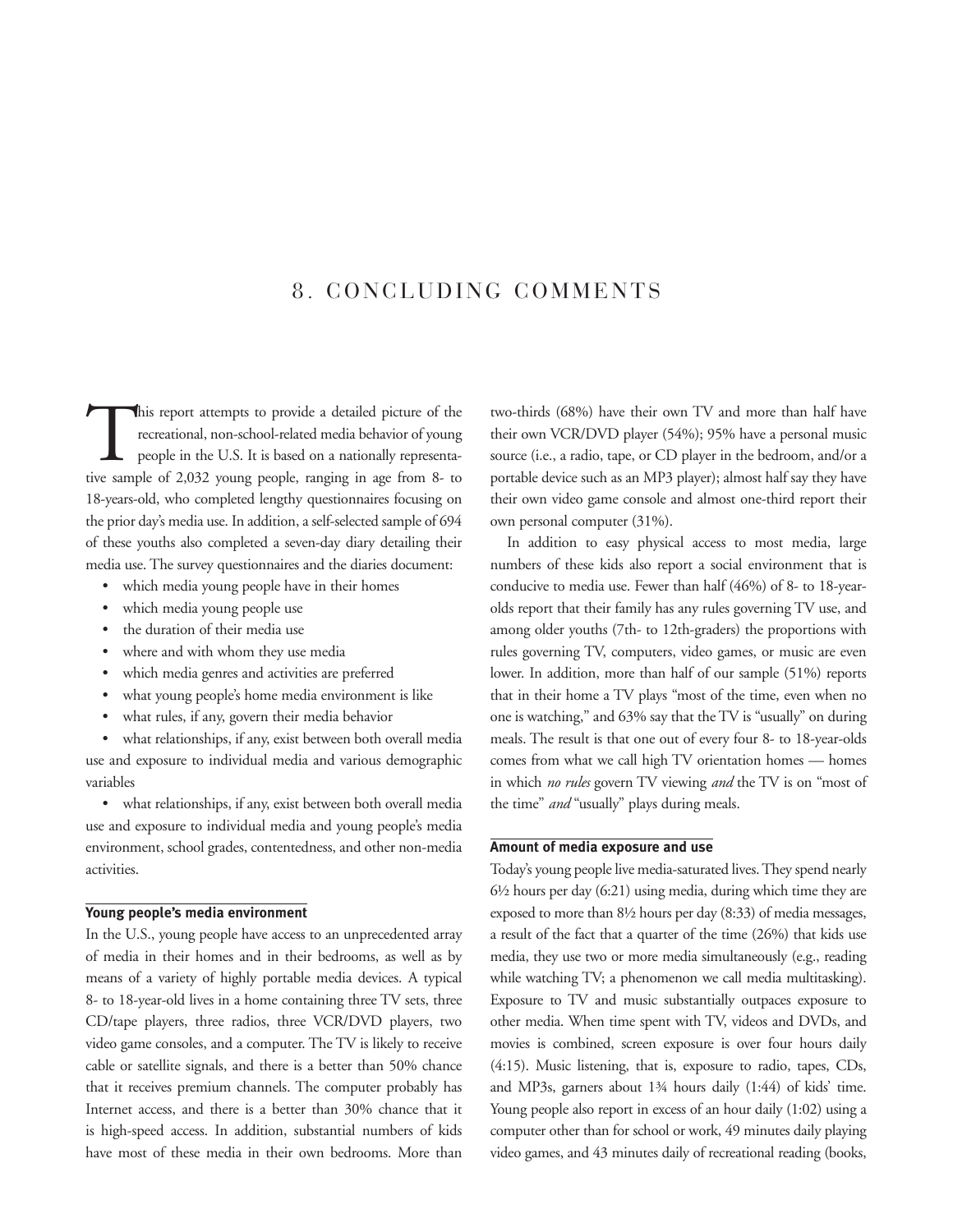magazines, newspapers). These numbers can be compared with the 2:17 kids say they spend with their parents, the 1:00 they spend on hobbies or clubs, or among 7th- to 12th-graders, the 2:16 they spend with friends (often, we suspect, while using media), the 1:25 devoted to physical activities (sports, exercise), and the 50 minutes doing homework (again, activities that they sometimes combine with media use). When the proportion of time each young person spends with each medium is calculated, the typical U.S. 8- to 18 year-old spends 45% of all leisure media time with screen media (35% with TV and 13% with videos, DVDs, and movies), 22% of media time with audio media (radio, tapes, CDs, and MP3s), 11% with print media (newspapers, magazines, and books), 11% with computers, and 9% with video games.

#### **Media exposure and demographic characteristics**

Exposure to individual media varies in relation to several demographic characteristics. Age is the most consistent predictor of media exposure. For example, as children grow older their exposure to screen media and the time they spend playing video games decreases, while their exposure to audio media and to computers increases. Race is also a strong predictor of exposure to screen media; African American kids spend the most time with

TV, videos/DVDs, and movies, followed by Hispanic kids, followed in turn by White kids. Girls spend more time than boys with audio media and less time than boys playing video games. Socioeconomic indicators such as level of parent education or income are related to surprisingly few kinds of media exposure.

Kids whose parents completed some college report less exposure to screen media than either kids whose parents completed no more than high school or kids whose parents finished college, and kids whose parents completed no more than high school spend less time reading than kids whose parents completed some or all of college.

Although race is not related to the amount of time kids spend listening to music (i.e., to audio media), it is strongly related to the kinds of music kids prefer. African American youths are significantly more likely than White kids to listen to Rap/Hip Hop, Rhythm & Blues/Soul, Reggae, and Gospel/Christian. White kids, on the other hand, spread their music preferences across Rap/Hip Hop, a number of rock subgenres (Alternative Rock, Classic Rock, Hard Rock/Heavy Metal, Rave/Techno, Ska/Punk, and Soft Rock), Top 40, and Country/Western. Hispanic youth

are the most ecumenical, listening to Latin/Salsa, Rap/Hip Hop, Reggae, Rhythm & Blues/Soul, Alternative Rock, Hard Rock/ Metal, Ska/Punk, and Top 40. Girls are more likely than boys to listen to Top 40 and to Country/Western, but somewhat surprisingly, gender locates no other differences in music taste. Gender is, however, strongly related to the kinds of computer activities in which kids are most likely to engage. On any given day, girls are more likely than boys to use e-mail (31% vs. 20%), and although the likelihood of engaging in other computer activities does not differ, girls spend more time than boys visiting Web sites, sending e-mail, and instant messaging, while boys spend more time than girls playing computer games.

#### **The media environment and media exposure**

Both the physical and social media environments are strongly related to levels of media exposure. Young people with access to their own personal media, either in their bedrooms or in portable forms, report substantially higher levels of exposure than kids who do not have personal media. Kids with a TV in their bedroom watch TV almost 1½ hours more daily than kids without a TV (3:31 vs. 2:04); kids with a video game console in their bedroom spend 32 minutes more each day playing console video games;

## **In homes where there is some attempt to control**  amount of viewing, content viewed, or both, kids

watch less TV, play video games less, listen to less music, and spend less time on the computer. They also read more.

kids who have their own computer almost double the computer time of kids who do not have their own (1:30 vs. 0:47). Moreover, kids who have each of these media in the bedroom also use other media more. For example, compared to kids who do not have their own computer, those who do have their own

computer watch more TV and videos/movies, play more video games, and listen to more music. Similar relationships hold for personal TV and video game consoles in the bedroom. Thus, personal possession of any of these media predicts in excess of more than two hours per day of overall media exposure. Only print exposure breaks the pattern. Kids with a TV in the bedroom and those with their own computer read significantly less than kids without those media; kids with their own video game console also read less, but the difference is not statistically reliable.

Media norms within a household, particularly those that apply to TV, are also related to levels of media exposure. In homes where there is some attempt to control amount of viewing, content viewed, or both, kids watch less TV, play video games less, listen to less music, and spend less time on the computer. They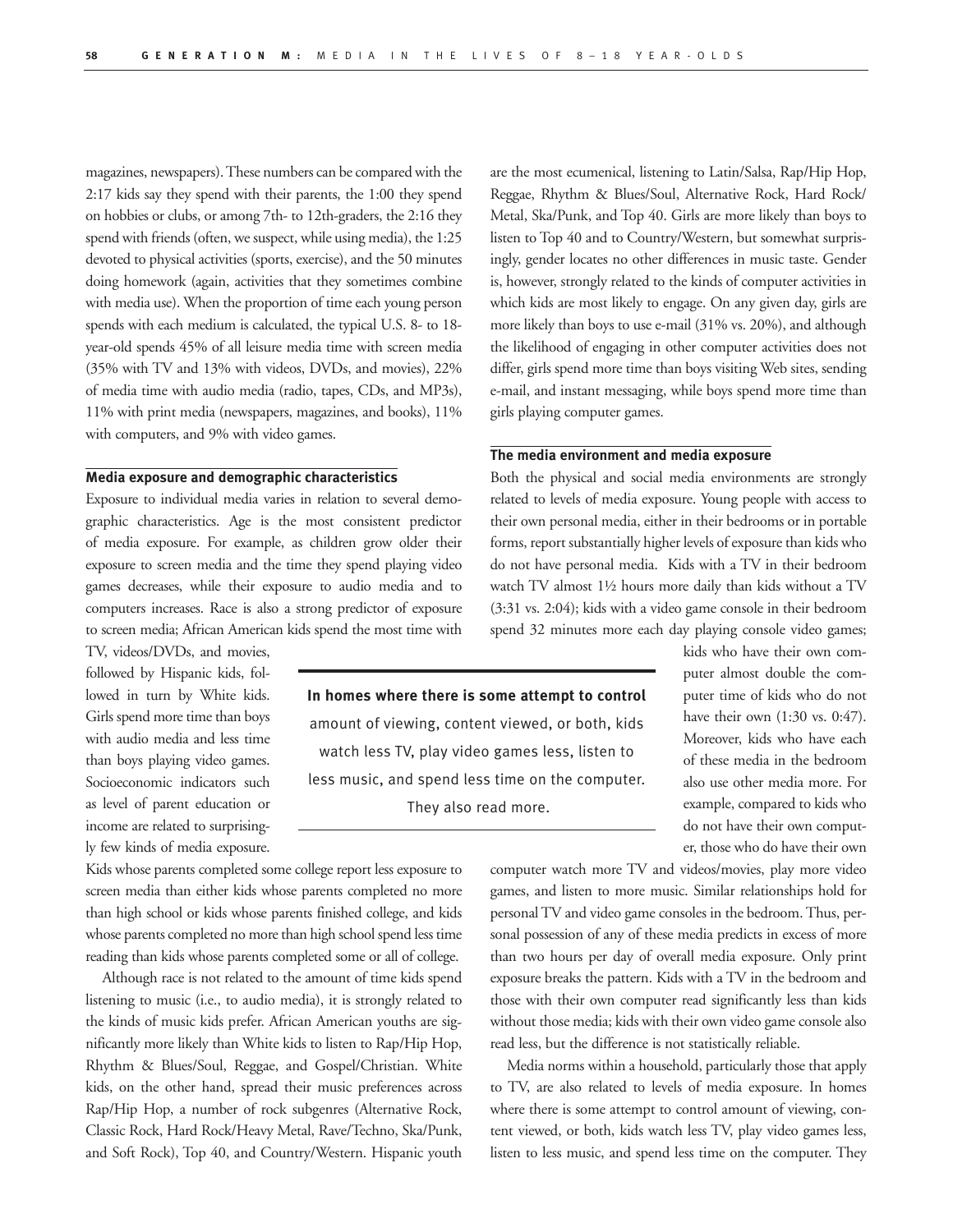also read more. The overall result is that kids from homes where there is some attempt to control TV viewing report 1:50 less overall media exposure than kids from homes where no TV rules are imposed. Much the same pattern of relationships emerges for kids from homes that attempt to control either video game playing or computer use, but none of the relationships reach conventional levels of statistical reliability.

Congruent with the findings for TV rules, several other indicators of household TV orientation are also strongly related to media exposure. Total media exposure is 2:20 higher in homes where the TV is usually on, even when no one is watching, than in homes where it is not. Indeed, a constantly operating TV predicts significantly higher use of each of the individual media with

the exception of print, where it predicts significantly less reading. A similar pattern emerges when kids from homes in which the TV is usually on during meals are compared to those from homes where the TV does not play during meals. Kids from homes where the TV is on during meals spend 1½ hours more daily with

all media than do their "no-TV-during-meals" counterparts, and the differences for each individual medium replicate those found for constant TV, although the differences are not always statistically significant.

Finally, when kids from the most "TV-oriented" households are identified by grouping just those who say that in their home: (1) there are no rules governing TV, *and* (2) the TV is usually on, even when no one is watching, *and* (3) the TV usually plays during meals, the relationship between TV orientation and media exposure is most clear. Compared to kids who do not come from high TV orientation homes, those who do come from households highly oriented to TV report almost 2½ hours more daily media exposure (2:25). They watch over one hour more TV each day (1:12), play video games 25 minutes more, listen to almost a half hour more music (0:29), spend 16 minutes more on a computer, and read nine minutes *less*. There is little question that the physical and social media environment that characterizes a household is strongly related to young people's media exposure.

#### **Heavy media users and media multitasking**

There is little evidence that heavy use of one medium displaces time spent with other media — or for that matter, time spent on a variety of non-media activities. Indeed, we find that heavy use of any of four different media tends to predict heavy use of most other media.

The term "heavy media user" defines young people whose use of print, TV, video games, and/or computers is particularly high. Thus, the 19% of kids who read more than an hour daily are classed as heavy readers; the 20% of kids who report more than five hours' daily TV viewing are grouped as heavy TV viewers; the 13% of kids who play video games in excess of an hour daily are heavy video game players, and the 16% of kids who spend more than two hours daily using a computer are heavy computer users. When these kids are compared to those defined as belonging to light or moderate use groups for each medium, heavy use of one kind of media is consistently related to heavy use of most other media. Thus, compared to moderate exposure kids, heavy print users report 1:44 more overall media exposure, heavy TV viewers report

**How could kids possibly devote that** much time to media? The answer, of course, lies in the growing phenomenon of media multitasking.

2:18 more overall media exposure, heavy video game users report 3:01 more overall media exposure, and heavy computer users report 2:59 more overall media exposure. For each of these media, the differences between light and heavy users are even greater, and with few exceptions these differences emerge for each of the

individual media (i.e., not only is heavy computer use related to more overall media exposure, but heavy computer users also spend significantly more time with each individual medium).

At first glance, the high levels of overall media exposure attributed to heavy users of each of these media seem almost unbelievable. The mean overall media exposure among heavy computer users is 10:18, and among heavy video game players is 11:53 (and neither of these "total exposure" estimates includes time spent with the medium on which the classification is based). How could kids possibly devote that much time to media? The answer, of course, lies in the growing phenomenon of media multitasking. More and more, kids report using two, three, and even more media at the same time. That is, since most of our analyses are based on measures of exposure to each individual medium, a good deal of young people's media time has been double-counted (perhaps even triple-counted), thus inflating the actual number of hours that kids spend with media. As noted earlier, on the basis of the diary data, we estimate that on average, 26% of the time that young people use media, they use two or more media simultaneously. It appears, however, that for heavy media users, 26% is a very conservative estimate. That is, kids who fall into the high exposure groups tend to be more likely to use several media simultaneously than their counterparts in the low and moderate exposure groups, and this is particularly true for heavy computer users and heavy video game players, the two subgroups producing